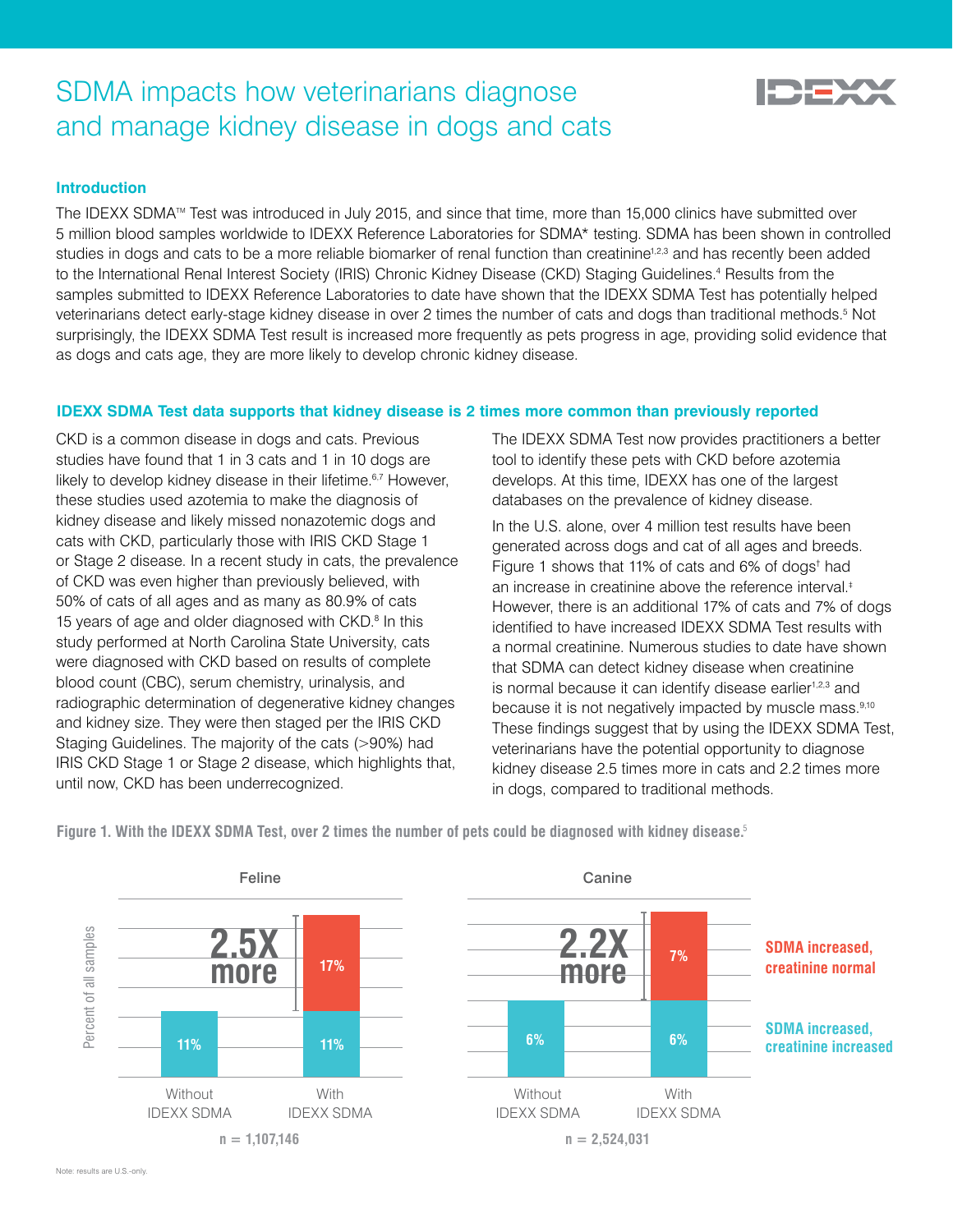#### **IDEXX SDMA Test results are increased more frequently as pets progress in age**

It has long been recognized that the prevalence of CKD increases with increasing age. In figures 2 and 3, it is clear that SDMA is increased more frequently as pets progress in age (for complete data, see tables in the appendix).<sup>5</sup> This new data provides strong evidence that the prevalence of kidney disease in older pets is much higher than previously reported, and it also provides further insight as to its prevalence by age.



**Figure 2. Prevalence of kidney disease increases with age in cats (** $n = 1,107,146$ **)**<sup>5</sup>

**Figure 3. Prevalence of kidney disease increases with age in dogs (n = 2,524,031)**

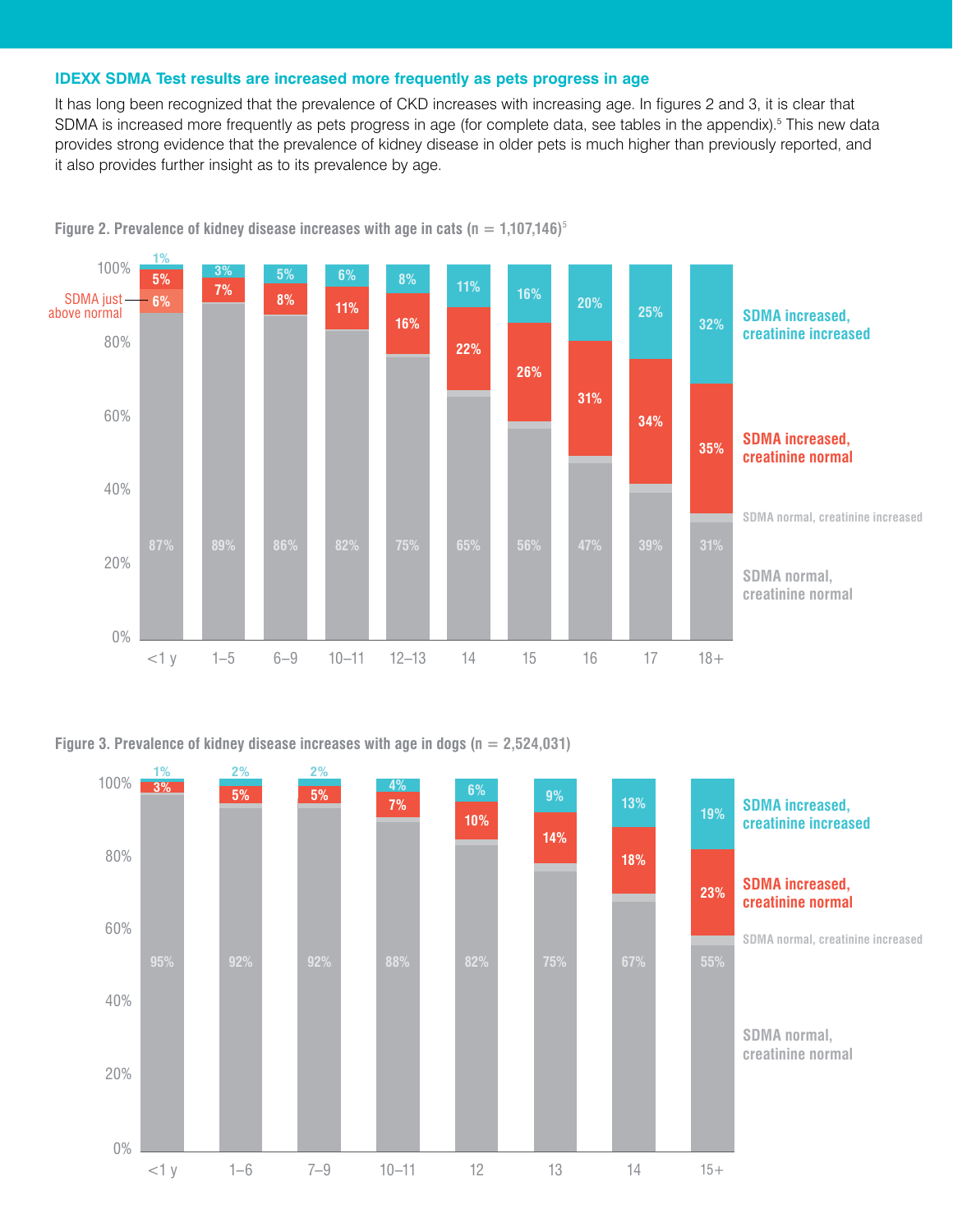#### **A closer look at SDMA results**

#### Current understanding of results when SDMA is increased and creatinine is normal

SDMA is a more reliable indicator of kidney function in animals. SDMA has been shown to increase earlier than creatinine in dogs and cats with CKD<sup>1,2,3</sup>, and unlike creatinine, SDMA is not impacted by lean muscle mass.9,10 Therefore, it is not surprising that especially in thin older animals with CKD, their creatinine can be normal; without SDMA, their kidney disease would be overlooked. For an animal with increased SDMA and normal creatinine concentrations, the most common cause would be that the dog or cat has early CKD. However, CKD by definition is an irreversible disease. An increased SDMA with a normal creatinine may also be seen in animals with reversible kidney damage if the underlying cause is identified and treated or resolves on its own. Examples would include pyelonephritis and acute kidney injury secondary to infections (e.g., leptospirosis) or drug therapy (e.g., nonsteroidal anti-inflammatory drugs).

#### Current understanding of results when creatinine is increased and SDMA is normal

Questions arise about the accuracy of SDMA in cases where creatinine is increased and SDMA is normal. This is understandable given that SDMA has been shown to be a more reliable biomarker of kidney function. The overall incidence of this combination of results is extremely low, seen in only 1% of feline samples and 1% of canine samples submitted. This is an area of active investigation. Our current understanding for causes of these results, supported by statistical analysis, is:

 **Assay and biologic variability:** The most common cause is either SDMA and/or creatinine is at or very near the upper limit of the reference interval. While SDMA usually increases earlier than creatinine, there is biologic and assay variability that could contribute to these rare results where creatinine is increased and SDMA is normal. SDMA and creatinine results will likely align with repeat testing over time.

**Breed impact:** Creatinine reference intervals are established on a population basis. Greyhounds and Great Pyrenees are the two breeds whose creatinine concentrations are higher than other breeds and often fall above the reference interval while their SDMA concentrations remain normal. Additional studies evaluating SDMA in greyhounds are underway.

 **Muscle impact:** Creatinine is impacted by lean muscle mass, whereas SDMA is not. In highly muscled dogs, their creatinine concentrations may fall above the reference interval while their SDMA concentrations remain normal.

 **Sample quality:** Severe hemolysis may artificially lower IDEXX SDMATM Test results. Repeat testing on a clear nonhemolyzed sample is recommended for a more accurate measurement.

#### SDMA in puppies and kittens

In puppies, the SDMA reference interval has been determined to be slightly higher  $(0-16 \mu g/dL)$  than the adult reference interval (0-14  $\mu$ g/dL). Figure 3 shows that 96% of puppies have SDMA results within the puppy reference interval. A majority of puppies (90%) have SDMA results that fall within the adult reference interval, and another 6% have an SDMA within the extended puppy reference interval.

An SDMA reference interval study is underway for kittens, and the upper limit of the kitten reference interval may also be slightly higher than that of adult cats. Figure 2 and the appendix data reveal that 87% of kittens have an SDMA result within the adult reference interval (0–14  $\mu$ g/dL) and 6% have an SDMA result just above the reference interval (15 or 16  $\mu$ g/dL). SDMA results with these slight increases should be interpreted in light of other findings and monitored over time to see if they normalize or increase.

The cause of this slight increase in SDMA in puppies and kittens is unknown at this time, but physiological roles for protein arginine methylation, including signal transduction, mRNA splicing, transcriptional control, DNA repair, and protein translocation, are postulated to be increased in growing animals, resulting in increased SDMA generation when the methylated proteins are degraded.

#### SDMA results in prerenal and postrenal azotemia

SDMA is a biomarker of kidney function and has been shown to correlate well to glomerular filtration rate (GFR). Therefore, it would be expected that SDMA would be increased secondary to a drop in GFR in animals with prerenal and postrenal azotemia. Studies are ongoing to determine if the impact of these conditions is any different on SDMA versus creatinine.

#### **Summary**

By using the IDEXX SDMA Test, veterinarians are better able to proactively assess the presence of kidney disease in over 2 times the number of cats and dogs than with traditional methods. SDMA typically increases earlier than creatinine and has been recognized by IRIS and other veterinary nephrologists as another tool to detect animals with early CKD. Early diagnosis of CKD provides the opportunity for earlier intervention and more effective kidney disease management. This in turn can improve the quality of pets' lives and help to delay the progression of the disease, possibly adding months or even years to the lives of pets with CKD.

![](_page_2_Picture_17.jpeg)